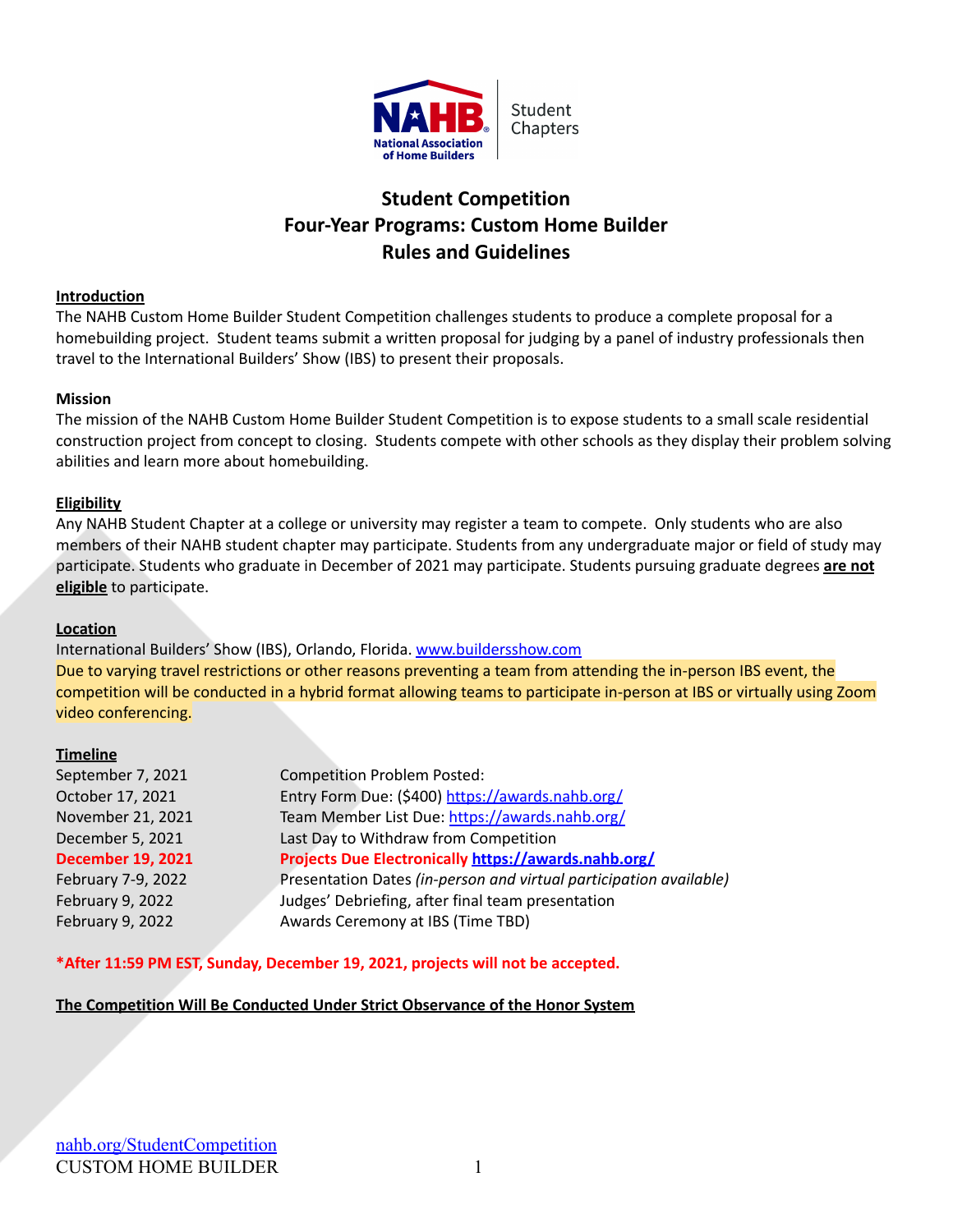# **COMPETITION GOALS AND LEARNING OBJECTIVES**

### **Goals**

- Stretch student knowledge and force them to go and learn.
- Use a different geographic location each year.
- Foster innovative proposals that allow student to be creative.
- Develop student's written communication skills by creating a written proposal.
- Develop student's oral communication skills by delivering an oral presentation.
- Develop student's critical thinking and problem solving skills through the creation of a proposal that encompasses multiple disciplines.
- Facilitate student interaction with local HBAs.
- Get students excited about and committed to careers in homebuilding.

### **Learning Objectives**

- Teams will identify a homebuilding opportunity in a specific geographic area, focusing on the best opportunity for a small builder to be successful and grow their business.
- Teams will perform an analysis to identify a specific location and product to build considering the local economy, consumer demographics, and any coding or zoning.
- Teams will create comprehensive preconstruction and construction management plans for their project.
- Teams will identify appropriate sales and marketing strategies based on their analysis
- Teams will create an analysis of financial information and project risk that includes risk mitigation strategies.
- Teams will synthesize the information to drive choices and decision making.
- Teams will create written and verbal presentations of their proposals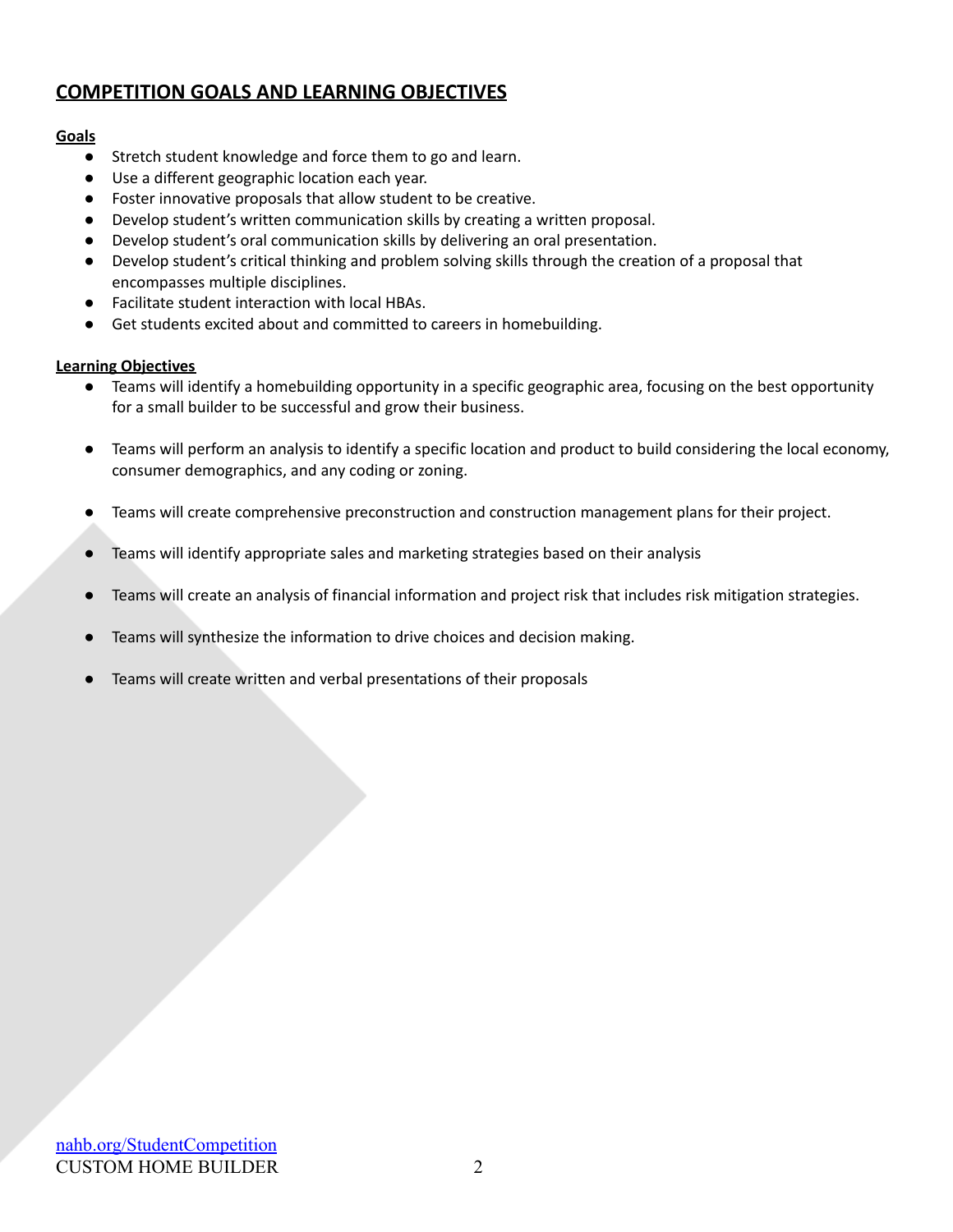# **COMPETITION ENTRY**

- 1. **September 7, 2021**: Project description, including local, budget, and other pertinent information, available online. [nahb.org/StudentCompetition](https://www.nahb.org/Why-NAHB/Types-of-Membership/Student-Chapter-Membership/Student-Competition)
- 2. **October 17, 2021**: Entry Form due: <https://awards.nahb.org/>*.* Teams must register an NAHB Awards account through <https://awards.nahb.org/>*. From the drop menus select Student Chapters Awards- Competition Entry and corresponding program.*
	- a. \$400 Entry Fee (per team), paid with credit card at the time of registration through your NAHB Awards Competition Entry application.
	- b. **After registering, please email Zach Riley, [zriley@nahb.org](mailto:zriley@nahb.org)) and indicate whether your team is presenting in-person or virtually. You may continue to update your team's status as necessary.**
	- c. *The maximum number of teams able to compete is 20. This is a first-come-first-served registration policy.*
- 3. **November 21, 2021**: Team member list due: log into your NAHB Awards Competition Entry application on <https://awards.nahb.org/> and enter each team member's information.
	- a. Alternates and substitutes are permitted after this date**, but the names of these students will not appear in the Program Guide**. Contact Zach Riley: 202-266-8941 / [zriley@nahb.org](mailto:zriley@nahb.org) to make adjustments to team rosters.
- 4. **December 5, 2021**: Last day to withdraw from the competition.
- 5. Teams may spend as much time as they choose to prepare their proposal before the submission deadline.
- 6. Each chapter may enter up to two teams in the NAHB Student Competition as long as the maximum number of registrations has not been exceeded. Both teams representing the school must abide by the rules and guidelines of this competition. The two teams must register separately and submit complete and different proposals. Should the proposals be deemed to be too similar by the judges, BOTH teams will be disqualified. The intent of the guidelines regarding two teams from the same school is that they function independently and that they compete to win against their classmates as keenly as they compete with all other teams. General assistance from companies could be given to both groups.

### **TEAM MAKE-UP**

- 1. Each team member must be an active dues-paying member of the school's NAHB Student Chapter.
- 2. Each participant must be an undergraduate student at the university or college they represent at the time the competition problem statement is announced (September 7<sup>th</sup>, 2021). Team composition is not limited to construction management majors.
- 3. Presentation teams will consist of no more than six (6) students. **This includes anyone handling the AV equipment for the presentation.** It is recommended that each member take an active role in the preparation of the proposal. In addition to the six presenters, up to six alternates can be named. Alternates can be substituted for presenters, if required. An unlimited number of undergraduate students are allowed to work on and contribute to the written proposal.
- 4. The team will assume the responsibility of a prequalified management team presenting to a bank to secure a line of credit.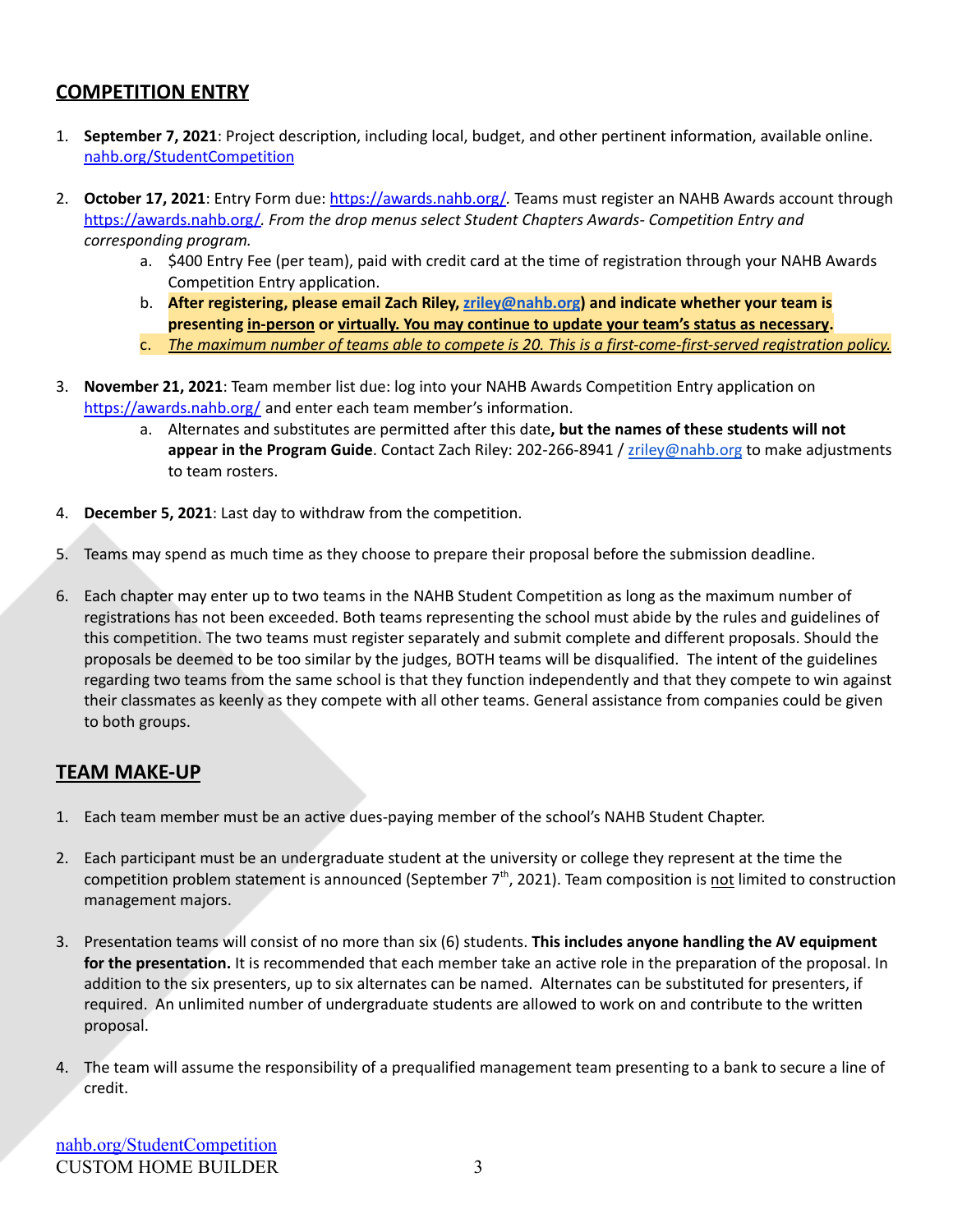### **WRITTEN PROPOSAL**

- 1. Each team will be given the same information from which to produce its proposal. NAHB Student Chapters will provide all competition elements online at [nahb.org/StudentCompetition](https://www.nahb.org/Why-NAHB/Types-of-Membership/Student-Chapter-Membership/Student-Competition). No printed materials will be provided. Below you will find the list of software programs that the teams will need to review all of the electronic files.
	- a. Microsoft Office Products
		- i. Excel
		- ii. Word
		- iii. PowerPoint
	- b. Adobe Acrobat Reader
	- c. .DWG viewer
- 2. Teams should create and present a complete proposal to include:
	- Analysis of Market
	- Preconstruction Management Plan
	- Construction Management Plan
	- Sales & Marketing Strategy
	- Financial and Risk Analysis
	- Excellent grammar & appearance
	- Additional related information deemed important by the team may be presented
- 3. Proposal Formatting
	- a. Proposal should be assembled as follows:
		- i. Proposal must be submitted as a .pdf with a maximum of 20 pages total*.* **Remember:** *Less is more.*
		- ii. **Minimum** 10 point font and **minimum** one inch margins.
		- iii. All financials (schedules and estimates) should be formatted to print on  $11 \times 17$  paper as a fold-out. It is recommended that all site plans be formatted to print on 11 X 17 paper. *All other pages in the proposal should be formatted as 8.5 x 11*
		- iv. Create a title page including your school name, which competition program (Local Build), and year of competition. *Example: University of XYZ, Four-Year Program- Local Build, 2022 NAHB Student Competition.*
- 4. **NOTE:** All proposals will be submitted electronically through your team's NAHB Awards Competition Entry application on <https://awards.nahb.org/>. **Points will be deducted if rules are not followed.** Ensure that **school name, not team name**, is clear and visible on every page of the proposal. Insert header and/or footer in all documents, listing school name and program level. If a school has two teams participating, please clearly designate "Team One" and "Team Two" on each page of the proposal.
- 5. One (1) copy of the Honor Pledge form (found on page 9) must be included with the proposal. The form must be signed by each team member, including alternates (if any), and the coach certifying that the solution of the problem has been the work of only the team members, alternates and other qualified students. Failure to include this document as part of the solution will be grounds for disqualification.
- 6. **December 19, 2021, 11:59 PM EDT\***: All proposals will be submitted electronically through your NAHB Awards Competition Entry application on [https://awards.nahb.org/.](https://awards.nahb.org/) **\*Deadline will be strictly enforced. All submissions must be received by this deadline.**
- 7. Proposals arriving late will not be accepted and the team will be withdrawn from the competition. Additionally, no substitutions, corrections, or amendments to the written proposal will be allowed once submitted.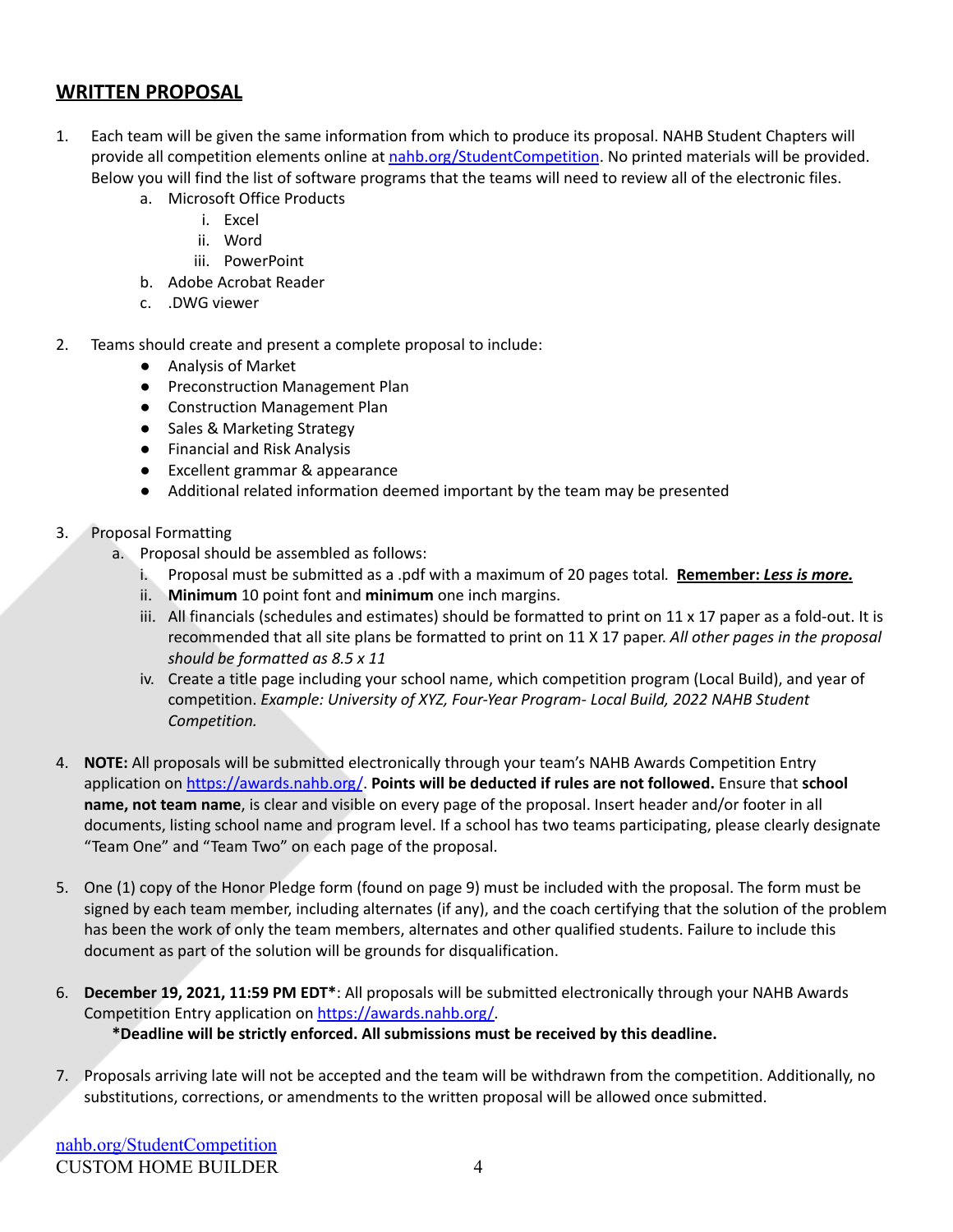# **QUESTIONS AND RESEARCH**

- 1. No one from your team or school may contact any of the trade/professional partners or any municipality or other governing agency that are affiliated with the project. You may however, contact surrounding jurisdictions as part of your market research. The use of information available on the internet, from these people/groups, is acceptable and appropriate.
- 2. Teams are encouraged to work within existing code and zoning requirements. Any assumptions of zoning/code changes/exceptions must be very well supported.
- 3. Teams are encouraged to seek feedback and advice from builders, but students on the team must create their own work. Under no circumstances may teams outsource work. All work submitted/presented must be the product of the team members.
	- a The one exception to this rule is that students may choose to use existing house plans as long as appropriate credit is given to their source.
- 4. All questions regarding the problem and competition logistics must be posted on the [2022 Four Year CUSTOM](https://groups.google.com/g/2022-four-year-custom-home-builder-student-competition) [HOME BUILDER Student Competition Question Board on](https://groups.google.com/g/2022-four-year-custom-home-builder-student-competition) Google Groups. Team members must follow the guidelines posted on the Google Groups discussion page.
- 5. Coaches are encouraged to assist the teams. A guide for the coach and other industry resources is to consider the competition a test in the classroom and direct the team accordingly. Do not provide answers, but lead the team and help the students gain the most from the competition by sharing knowledge and experience.
- 6. Teams are permitted to visit the competition market/region if they choose.
- 7. Although NAHB may provide additional resources and webinars, students are not required to use them. Teams will be notified and provided to such links via the email used to register the team.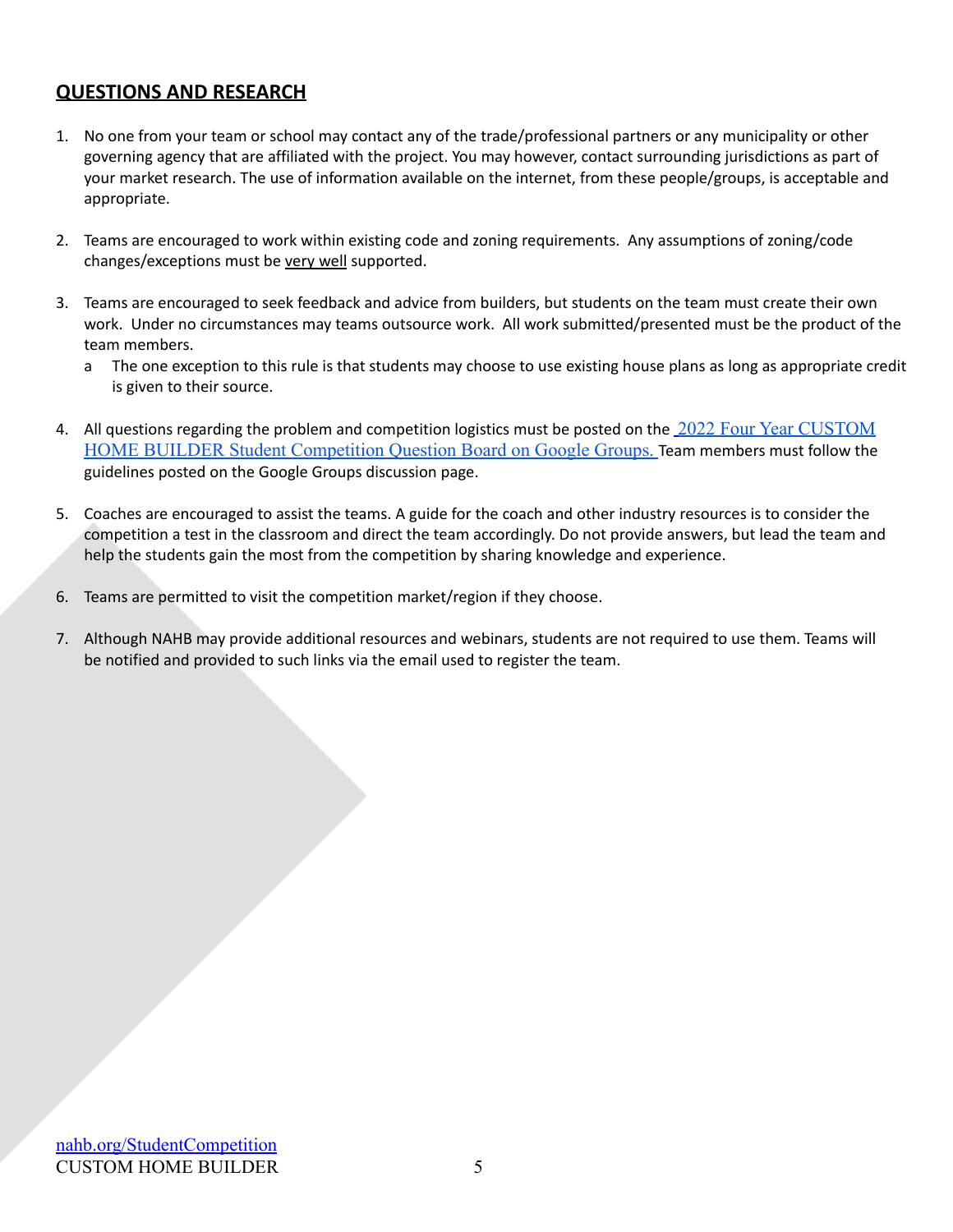# **PRESENTATION**

- 1. **February 7-9, 2022**: The 2022 Student Competition will be conducted in a hybrid format allowing for in-person presentations in Orlando, FL at the Orange County Convention Center and virtual presentations using Zoom video conferencing. Each team (in-person or virtual) will be required to make a maximum **fifteen-minute presentation** summarizing its proposal and management concept. A **ten-minute question and answer period** conducted by the judges will follow the proposal presentation.
- 2. The schedule of presentations will consider team preferences that were selected through your Competition Entry application at the time of team registration. It will also consider teams presenting in-person versus virtually. Every effort will be made to schedule presentations according to the stated preference, but NAHB Student Chapters cannot guarantee a particular time slot. Teams will be notified of the preliminary schedule after the competition entry deadline.
- 3. All teams participating virtually will receive further guidelines on admittance to the Zoom presentation room and details on how the Zoom presentations will be conducted.
- 4. Presentation schedules will be strictly followed. The schedule may continue to adjust and change until the date of the competition. NAHB Student Chapters will notify teams of changes as they occur via email.
- 5. A **ten-minute break** will occur between each presentation. The team that has just completed their presentation is to immediately remove their materials, allowing the next team most of the break time for set up.
- 6. 2022 National Association of Home Builders Student Competition Hybrid [Competition:](https://drive.google.com/file/d/1MgiWnZJl3G5SLxZ8-KKYiXPGColcyI5m/view?usp=sharing) Permission to Use Video and Waiver of [Liability](https://drive.google.com/file/d/1MgiWnZJl3G5SLxZ8-KKYiXPGColcyI5m/view?usp=sharing). Because the four-year competitions are Facebook live streamed, all team members planning to present in person or appear on camera during their Zoom presentation must sign and return a "Permission to use Video and Waiver of Liability" form. Following the submission of each team's written proposal, the team coach will be emailed a copy of this form for students or their parent or guardian to sign. A signed form from each team member to appear on camera must be returned to Zach Riley, [zriley@nahb.org,](mailto:zriley@nahb.org) or the team will not be permitted to present.
- 7. Teams may watch as many of the other competitors' presentations as they wish. Presentations will also be viewable via livestream on the NAHB Student Chapters [Facebook](https://www.facebook.com/NAHBstudentchapters) page.
- 8. Teams must bring to the competition at the International Builders' Show:
	- a. Laptop computer pre-loaded with presentation software
	- b. Adaptors for the projector if using a Mac.
	- c. All audio/visual materials
	- d. Teams may test equipment before the start and at the conclusion of the presentations for the day.
- 9. There will be practice rooms available within the Student Chapters Club Room at the Orange County Convention Center beginning Monday, February 7 until the final presentation on Wednesday, February 9. These room will have a projector available.
- 10. Each team will be allowed to use its own additional audio/visual presentation equipment or aids such as charts, graphs, etc. for their oral presentations.
- 11. Teams presenting virtually are encouraged to practice their presentation using the Zoom before their scheduled time. Ensure that what the judges will see will effectively communicate the merits of your proposal.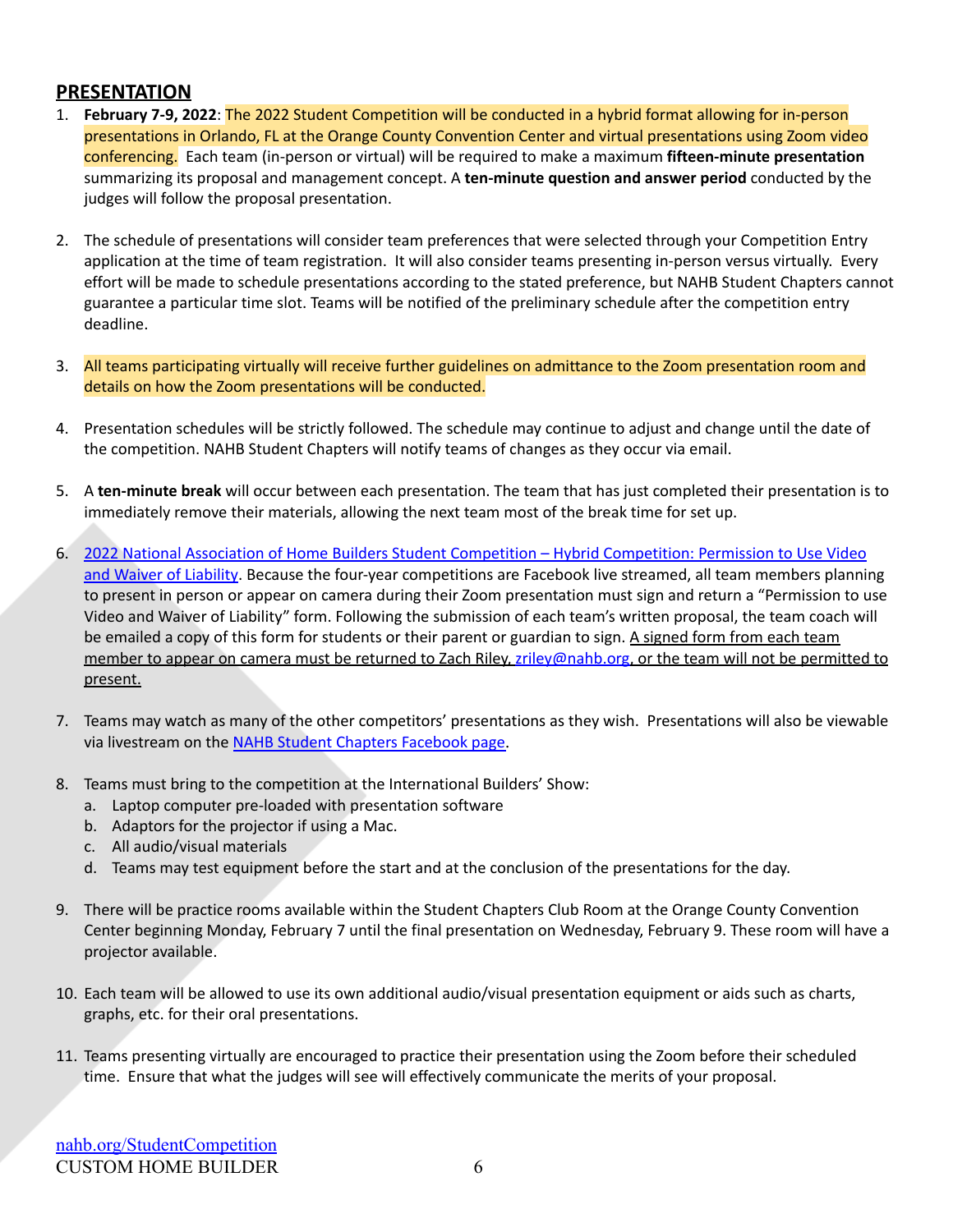12. In the case of extreme circumstances (e.g. internet failure for virtual presentations, or travel delays for in-person presentations), teams may appeal to Sarah Weber [\(sweber@nahb.org\)](mailto:sweber@nahb.org) for a second opportunity to present before the judges.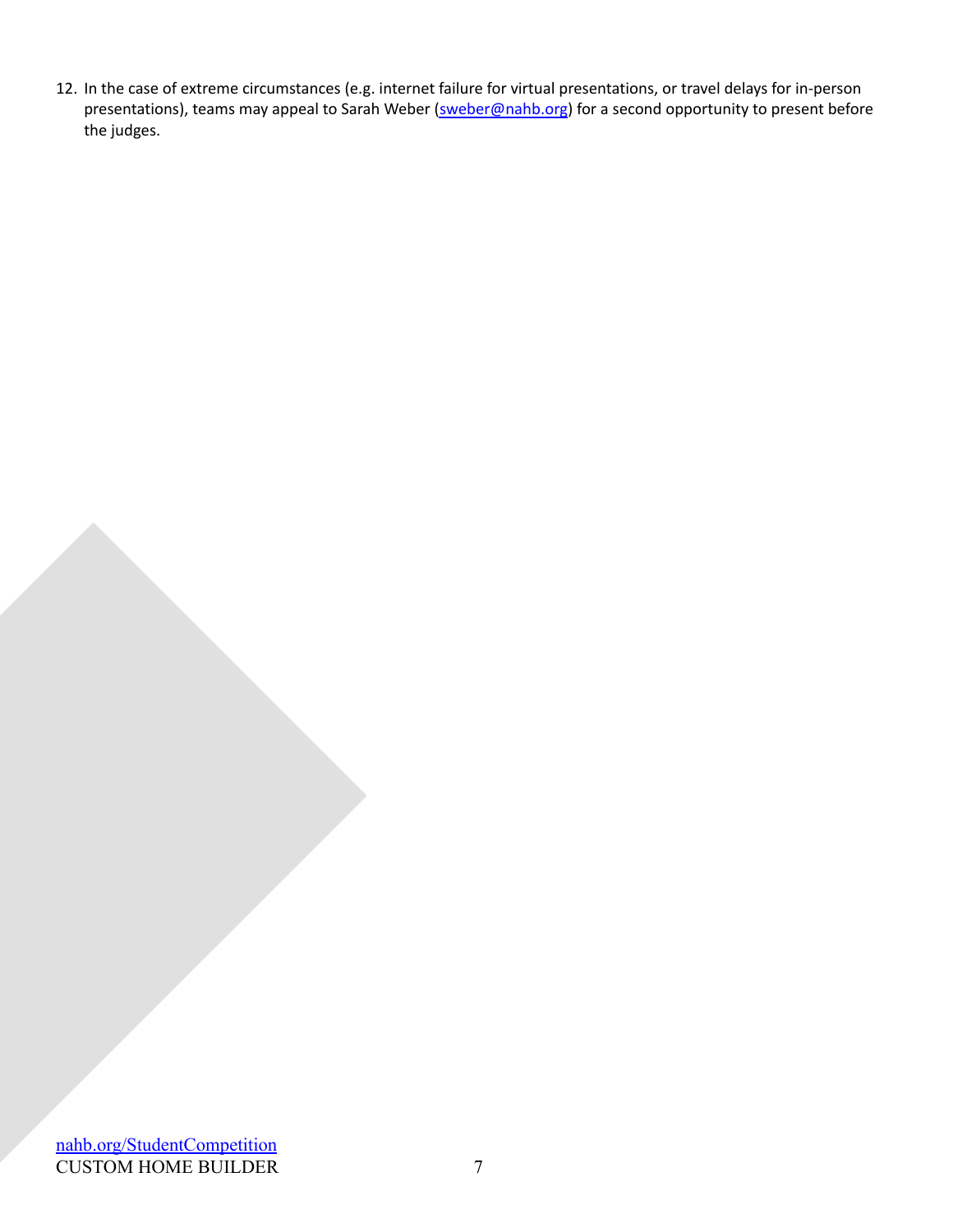### **JUDGING**

- 1. The panel will consist of up to five judges. Bios of judges will be posted online prior to the arrival at the International Builders' Show (December 2021).
- 2. Judges will be members of the state or local HBA represented in the competition and will have different opinions and backgrounds, but bring firsthand experience in the identified market.
- 3. Prior to the IBS the judges will have:
	- a. Reviewed the written proposals
	- b. Graded each team's proposal and assigned a preliminary score worth 80% of each team's overall score
	- c. Been given an overview of guidelines and expectations.
- 4. A sample of the judges rating form is attached. Please pay special attention to the importance of each category as it relates to the overall competition score. Note that grammar, spelling and appearance of the written proposal are included in the scoring.
- 5. **February 9, 2022:** A "Judges' Debriefing" session will take place following the final presentation. Teams participating virtually will be able to join via Facebook livestream. The project sponsor will present their current plans for the project and answer questions from the audience.
- 6. Winners will be determined based on the cumulative judges' scores. Each judge shall rank the teams from the highest to the lowest scores. Because judges have different backgrounds and experience each judge's score in a section is likely to vary widely from another judge's score.
- 7. Each team's overall ranking will be provided following the Awards Ceremony. The grading summary reports and feedback from each judge will be collated and provided to the teams within two weeks following the Awards Ceremony.

### **AWARDS**

- 1. Awards will be presented to the winners at the NAHB Student Chapters Awards Ceremony at the International Builders' Show.
- 2. Each participant will receive a Certificate of Participation and a t-shirt.
- 3. The  $1<sup>st</sup>$ ,  $2<sup>nd</sup>$  and  $3<sup>rd</sup>$  place teams will receive a plaque via mail after the competition.
- 4. Cash prizes will be awarded to top placing teams.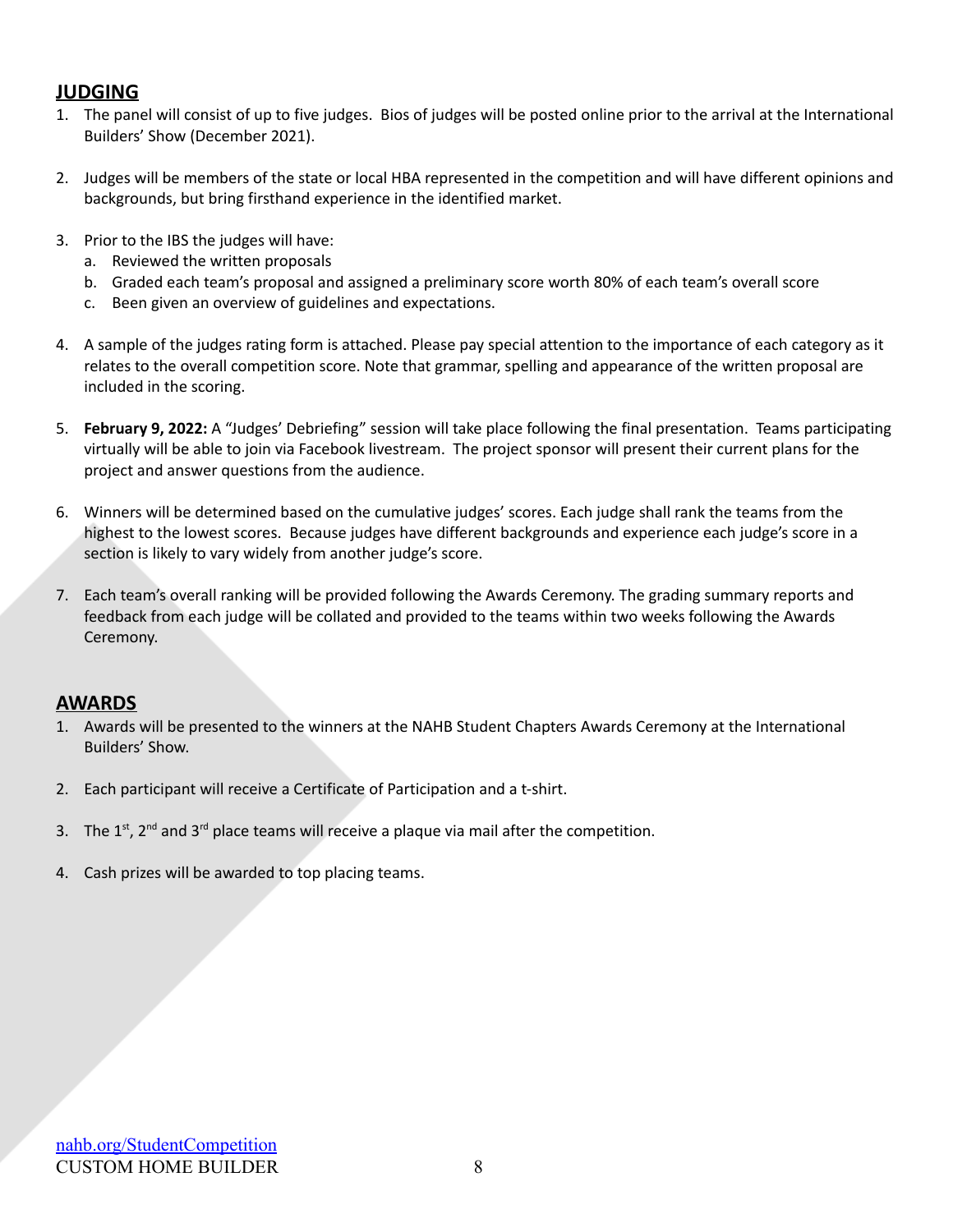

# **NAHB Student Competition Four-Year Programs: Custom Home Builder Honor Pledge**

To the best of my knowledge and belief, the information used in my team's proposal for this competition adheres to the rules and guidelines of the Custom Home Builder Competition. On my honor, I have neither given nor received unauthorized assistance in the completion of this project.

#### **Team (School) Name:**

#### **Team Members:**

| Print Name | Signature |
|------------|-----------|
|            |           |
|            |           |
|            |           |
|            |           |
|            |           |
|            |           |

### **Alternate Members (Optional):**

| <b>Print Name</b> | Signature |
|-------------------|-----------|
|                   |           |
|                   |           |
|                   |           |
|                   |           |
|                   |           |
|                   |           |

#### **Faculty Advisor/Coach:**

| Print Name | Signature |
|------------|-----------|
|            |           |

**This form is REQUIRED. Submit one (1) copy per team with solution package.**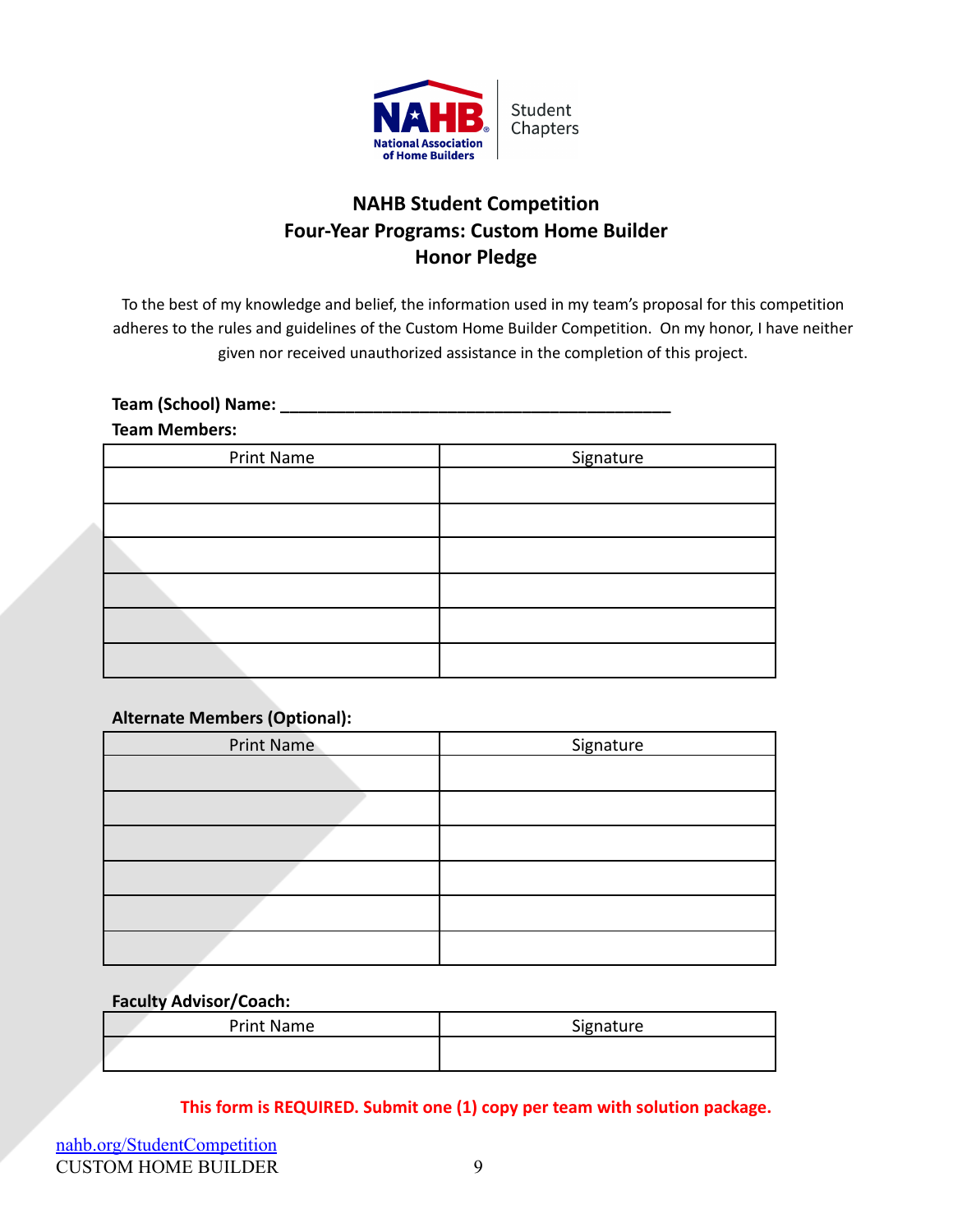



# **Custom Home Builder Student Competition**

# **Grading Summary Report**

**School Name: \_\_\_\_\_\_\_\_\_\_\_\_\_\_\_\_\_\_\_\_\_\_\_\_\_\_\_\_\_\_\_\_\_\_\_\_\_\_\_\_\_\_\_\_\_\_\_\_\_\_\_\_\_\_\_\_\_\_\_**

|                                      | <b>Score</b>   | <b>Comments</b> |
|--------------------------------------|----------------|-----------------|
| <b>Analysis of Market</b>            |                |                 |
| Location                             |                |                 |
| Product selection                    |                |                 |
| Competition                          | / 15           |                 |
| Sustainability                       |                |                 |
| <b>Preconstruction Management</b>    |                |                 |
| Estimate                             | 15             |                 |
| Schedule                             |                |                 |
| Permitting                           |                |                 |
| Sustainability                       |                |                 |
| <b>Construction Management Plan</b>  |                |                 |
| Trade partner procurement &          |                |                 |
| management                           |                |                 |
| Material procurement, mgmt.          | $^{\prime}$ 15 |                 |
| & disposal                           |                |                 |
| Inspections                          |                |                 |
| <b>SWPPPs</b>                        |                |                 |
| Site Logistics Plan                  |                |                 |
| Sustainability                       |                |                 |
| <b>Sales and Marketing</b>           |                |                 |
| <b>Product Design</b>                | 15             |                 |
| Sales & Marketing                    |                |                 |
| Plan/Projection                      |                |                 |
| <b>Financial &amp; Risk Analysis</b> |                |                 |
| Direct & Indirect costs              | 15             |                 |
| Accurate numbers                     |                |                 |
| <b>Reasonable Assumptions</b>        |                |                 |
| Risk Assessment & Mitigation         |                |                 |
| Overall quality of the written       | 10             |                 |
| proposal                             |                |                 |
| Grammar, Appearance,                 |                |                 |
| Organization                         |                |                 |
| <b>Oral Presentation</b>             |                |                 |
| Professional Appearance,             | 15             |                 |
| Language, & Organization             |                |                 |